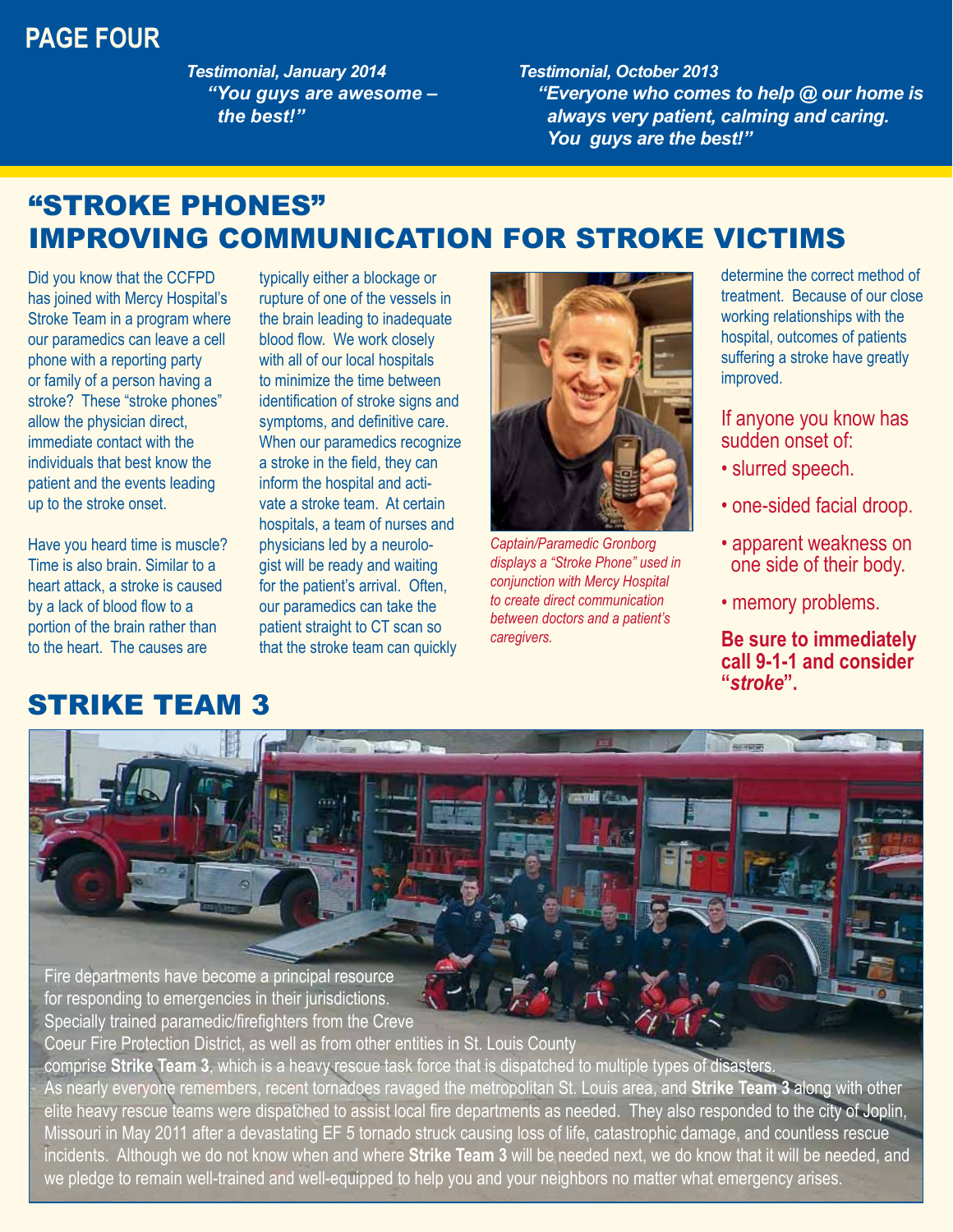#### **PAGE TWO**

**DIAL 9-1-1 in an emergency.**

 **Need information/updates concerning the District? Visit our website: www.ccfire.org or follow us on twitter @crevecoeurfire**

#### PROPOSITION S

**PROPOSITION S will read, "Shall the Board of Directors at Creve Coeur Fire Protection District be authorized to levy an additional tax of not more than twenty-five cents per one hundred dollar assessed valuation to provide funds for the support of the ambulance service?"**

> *A simple majority is required to approve this proposition.*



*CCFPD participate in an Urban Search & Rescue disaster preparedness drill with the goal of remaining incident-ready.*



#### PROPOSITION Y

**PROPOSITION Y will read, "Shall the Creve Coeur Fire Protection District issue bonds in the amount of Nineteen Million Five Hundred Thousand Dollars (\$19,500,000) for the purpose of purchasing real property, constructing, equipping, and maintaining fire stations and purchasing and equipping ambulances and fire protection and fire-fighting apparatus and auxiliary equipment therefore to carry-out the objects and purposes of the District?"**

*A four-sevenths majority is required to approve this proposition.*



#### Proposition Y Funds Allocation

| defibrillators (AED) to remain on the cutting edge of technology<br>S<br>Replacement of breathing air compressors                                              | 660,000.00<br>496,000.00<br>100,000.00 |  |
|----------------------------------------------------------------------------------------------------------------------------------------------------------------|----------------------------------------|--|
|                                                                                                                                                                |                                        |  |
| $\mathfrak{L}$<br>Replacement of cardiac monitors and automated external                                                                                       |                                        |  |
| \$<br>Replacement of fire-fighting turnout gear                                                                                                                |                                        |  |
| \$<br>Replacement of self-contained breathing apparatuses (SCBA)                                                                                               | 700,000.00                             |  |
| \$<br><b>Diversified Operating Expenditures</b>                                                                                                                | 944,000.00                             |  |
| Replacement of state-of-the-art ambulances equipped<br>with technologically-superior, advanced life support equipment                                          | \$2,700,000.00                         |  |
| New Disaster Shelter and Administrative Center                                                                                                                 | \$3,400,000.00                         |  |
| Replacement of state-of-the-art ladder trucks and fire engines<br>equipped with technologically-advanced, life-saving fire<br>suppression and rescue equipment | \$4,700,000.00                         |  |
| <b>Construction of New Fire Station #2</b>                                                                                                                     | \$5,800,000.00                         |  |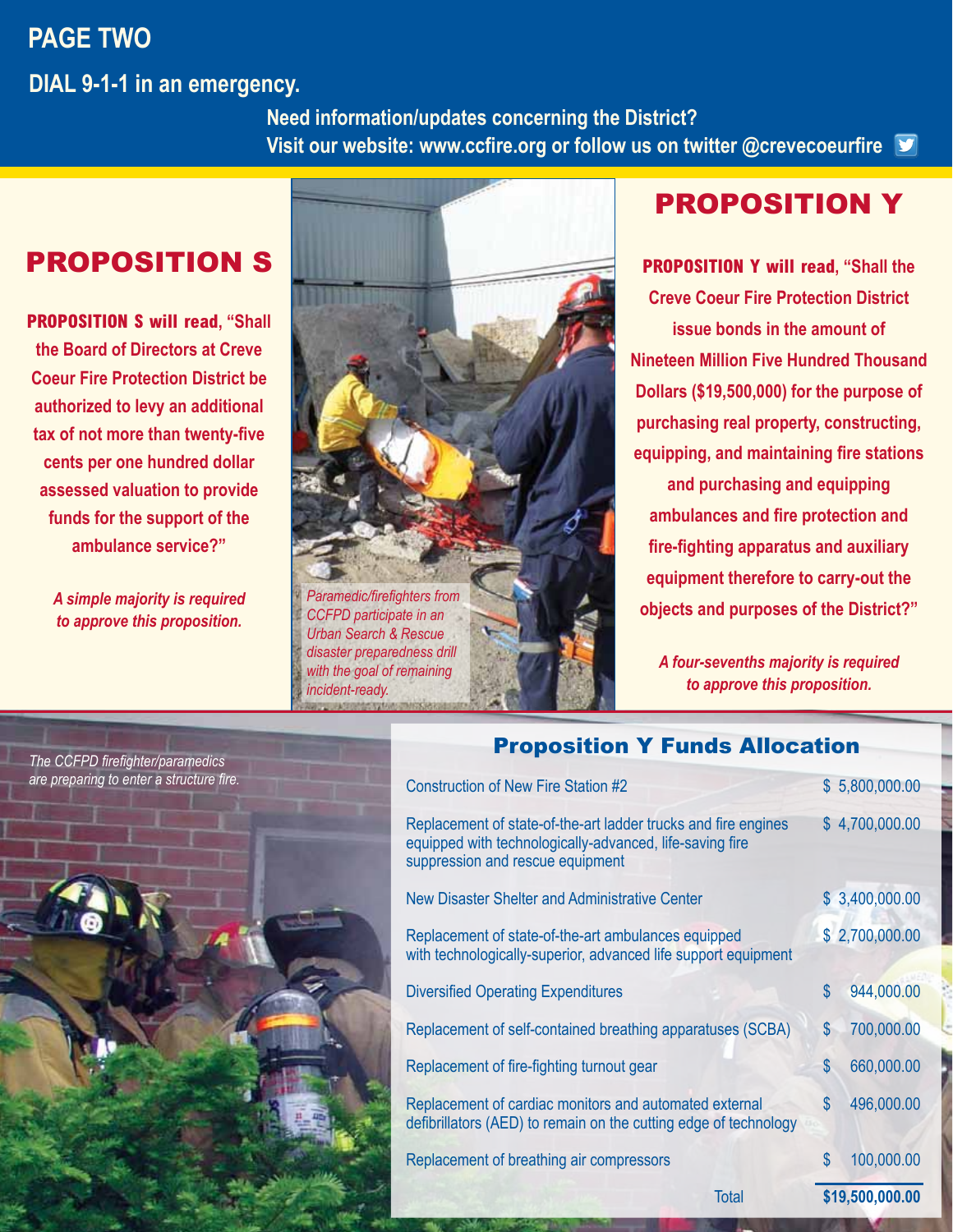#### **PAGE FIVE**

*Testimonial, November 2013 "Paramedics were very professional.*<br>**Makes me proud to be a resident of Creve Coeur!"**  *Testimonial, January 2014 "Outstanding service in every respect."*

## GET TO KNOW YOUR EMERGENCY RESPONDER, TIM MURPHY

We would like to tell you more about this year's Firefighter of the Year award recipient, Private Timothy Murphy. This honor is bestowed upon him for his efforts in the successful resuscitation of a cardiac arrest patient. Last November, Tim along with his crew responded to a person down at a local gas station. Upon his arrival basic resuscitation efforts were being performed by CCFPD staff officers on an elderly gentleman next to the fuel pump. Private Murphy exhibited calmness under pressure in utilizing one of our newest advanced life saving pieces of equipment, the Lucas 2 automatic CPR device. Tim, along with his crew, quickly administered advanced life saving techniques and prepared the patient for transport. During transport, Tim and accompanying paramedics were able to reestablish a heart rhythm and pulse. The gentleman had normal vital signs and was even trying to breathe on his own upon arrival at the emergency department. This is only one of many incidents that he has shown excellence in the field of EMS. His professionalism, knowledge, and high standard of care makes him an asset to the community he serves. Tim Murphy was born and raised in the South St. Louis area. While attending Affton High School, he had already made the decision that he

wanted to pursue a career in the Fire **Service** as a paramedic/ firefighter. Tim's brother, who had the same aspirations, is also a

career



*Paramedic/Firefighter Tim Murphy demonstrates the built-in child safety seat used on all CCFPD ambulances.*

firefighter in a neighboring district. He and his brother have a tremendous work ethic, and have worked together in a lawn care business since high school in order to pay for his education. Tim firmly advocates education, and as such, has served as an instructor at Saint Louis University in their CERT program (Community Emergency Response Team). When Tim was asked why he wanted to be in the fire service, he responded, *"The fire service is an honorable job where I can work with a diverse group of people and make a purposeful impact in people's lives."*

The St. Louis City Fire Department was the first employer to benefit from Tim's skills and attributes. After spending time there as a paramedic, he was hired by the Kirkwood Fire Department and later came to us in 2008. Tim is specially trained as a

Hazardous Materials Technician on the St. Louis County HazMat Team, and has been an integral part of the service we provide. For the last five years, Tim has volunteered his time to represent the Fire District in the Veteran's Day Parade. He holds a high value for family and loves spending time with his siblings and nieces. Tim is engaged to his fiancé, Jessica.

*A CCFPD firefighter/paramedic operates Ladder truck #2315 in aerial operations at an apartment fire.*

- *#2315 has a 105 foot aerial ladder*
- *Carries 400 gallons of water and, with an adequate water supply, is capable of pumping 2,000 gallons per minute*
- *Equipped with compressed air foam system (CAFS)*
- *Equipped with state-of-the-art rescue and EMS equipment*
- *Manned 24 hours/365 days per year and responds from engine house #1*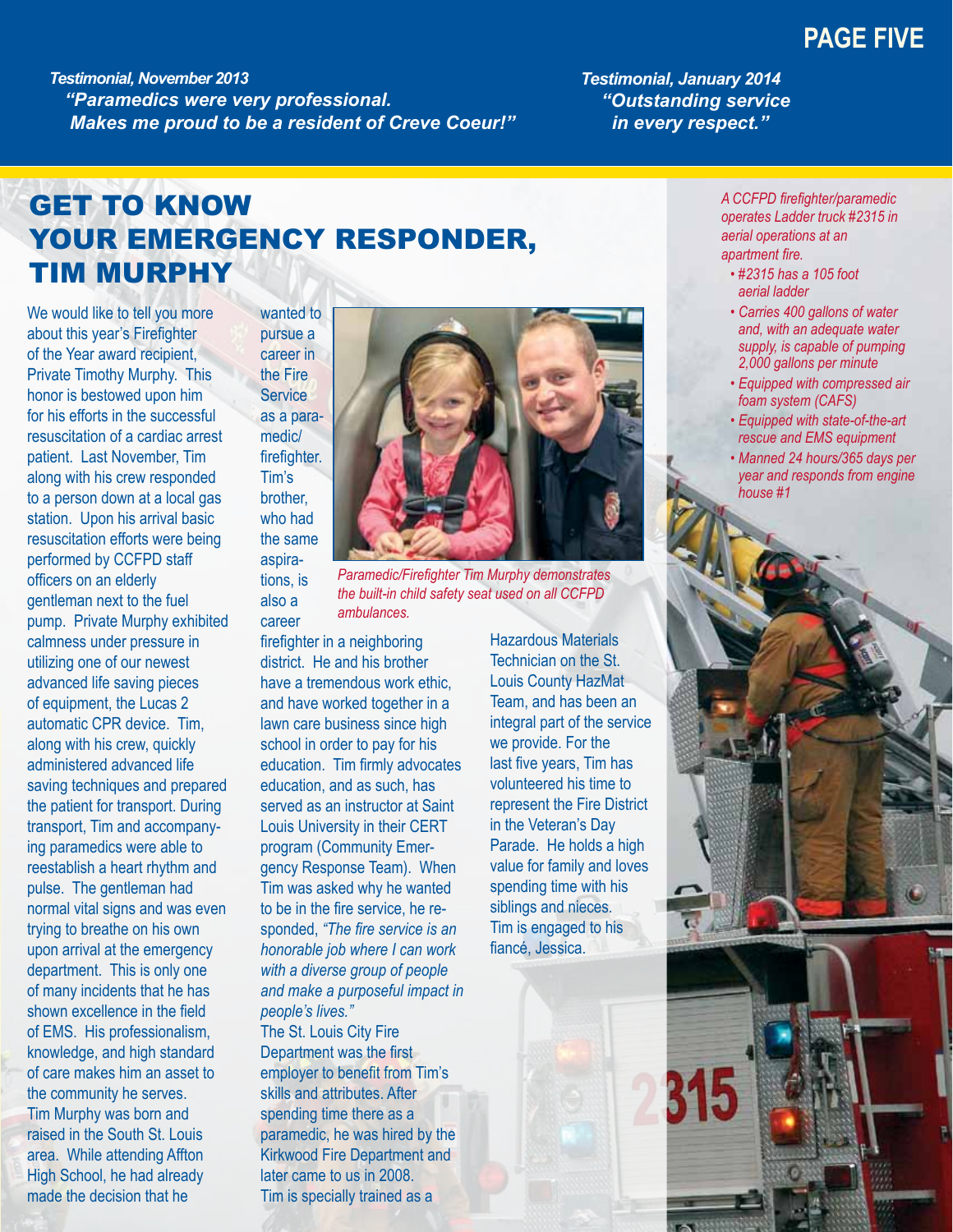## *ISSUES CREVE COEUR FIRE PROTECTION DISTRICT*

**PRST STD U.S. POSTAGE P A I D ST. LOUIS, MO PERMIT NO. 3252**

**Artist** 

**ADMINISTRATIVE CENTER 11221 Olive Boulevard Creve Coeur, MO 63141**

**314-432-5570**

**Fax: 314-432-2367**

**HOUSE ONE 11720 Olive Boulevard Creve Coeur, MO 63141**

**314-432-0403**

**HOUSE TWO 10940 Schuetz Road St. Louis, MO 63146**

**314-432-6330**

**Follow us on twitter @crevecoeurfire www.ccfire.org**

#### **INSIDE THIS ISSUE:**

- **• A LETTER FROM THE CHIEF…………PAGE ONE**
- **PROPOSITION S………………………PAGE TWO**
- **PROPOSITION Y………………………PAGE TWO**
- **STROKE PHONES……………………PAGE FOUR**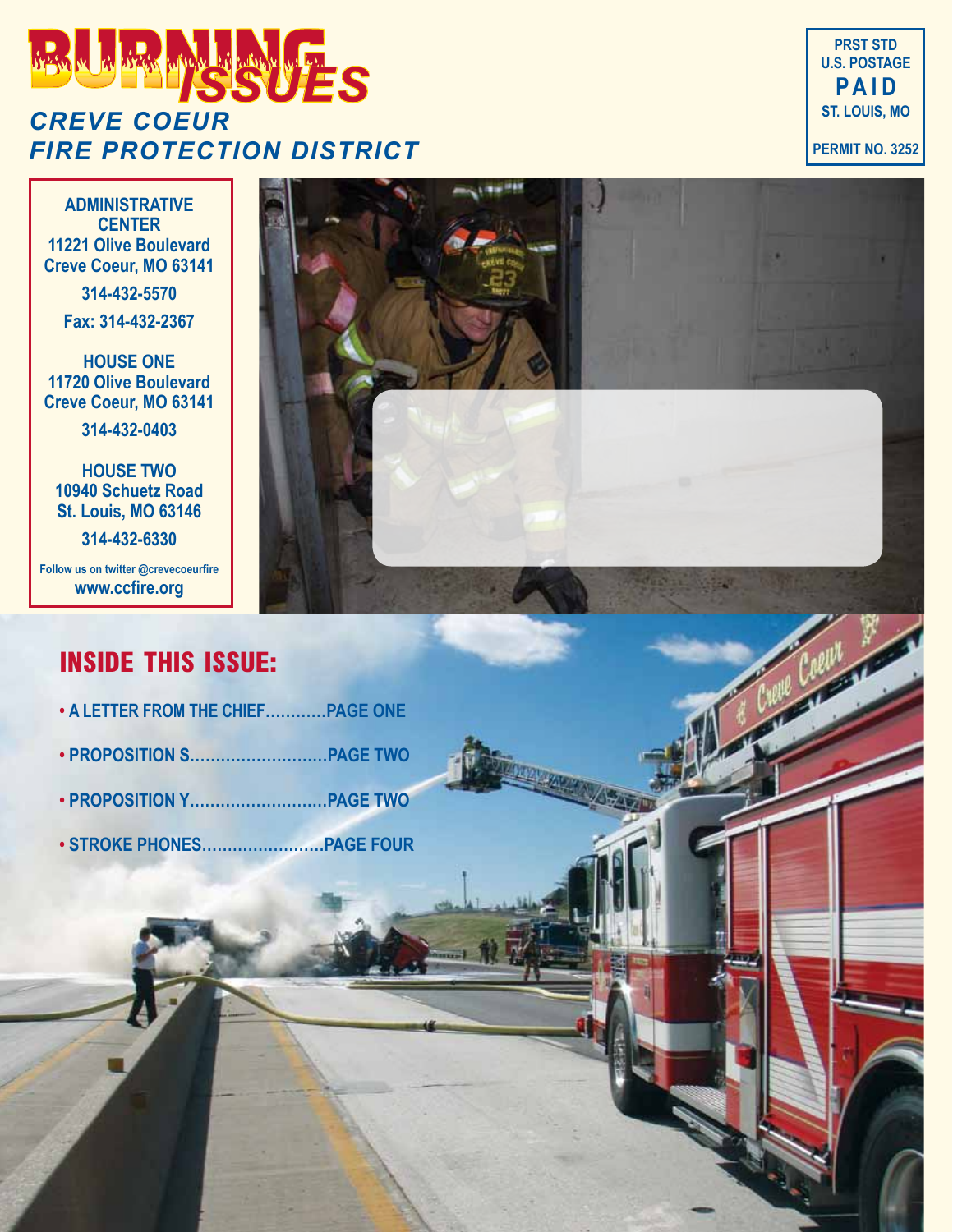

# **ACA**  $\Omega$

## *CREVE COEUR FIRE PROTECTION DISTRICT*

### The Board of **Directors**



**Ron Olshwanger** *Chairman*



**Blanche C. Keeler** *Secretary*



**Harvey Seigel** *Treasurer* 

Board of Directors' Monthly Meetings are held every Tuesday, up to four per month. The meetings start at 7:00 a.m. in the Administrative Center located at 11221 Olive Boulevard. Call to confirm meeting dates.

## A LETTER FROM THE CHIEF – Kenneth D. Black

The relationship that the citizens and personnel of the Creve Coeur Fire Protection District share is one of mutual respect and admiration. You, the residents, have consistently displayed your support as evidenced by our 98% approval rating and your expressed appreciation for our services. In turn, we continue to be honored to serve you. Among the reasons we have been able to serve our neighborhoods so well is our highly-trained, well-equipped paramedics and firefighters. Whether it be the caliber of employee that we have been able to attract, the continuing education and training we provide to maintain the highest level of proficiency, or the District's cutting edge equipment-containing apparatus, we have always strived to maintain a high level of service.

Currently, Emergency Medical Services ("EMS") is approximately 40% of the District's total expenditures, but generates only 24% of the District's revenue. This is true despite a 149% increase in emergency responses since 1984. The District has subsidized the expenses for ambulance service from the general fund. The percentage of this subvention has risen from 16% in the eighties to 51% presently. In real numbers that's \$85,640 then, versus \$2,689,830 now.

As you may recall, in the Fall 2013 Newsletter, we discussed the important role that EMS plays in the District-wide budget. Since EMS is currently operating from a tax rate set in 1984, which was diminished further by legislative amendments to the Missouri State Constitution, the District has been significantly affected by the imbalance between EMS revenue and expenditures. Despite enacting cost-saving measures, the disparity between revenue and expenditures continues to grow.

In light of the foregoing, we would like to bring to your attention two ballot measures on the upcoming April 8, 2014 ballot that have been proposed in an effort to bridge the budgetary gap. The first ballot measure that will be presented to voters is a twenty-five cent EMS tax increase termed Proposition S; the second ballot measure that will be presented to voters is a 19.5 million dollar bond proposal termed Proposition Y. The purpose of Proposition S is to rectify the gap between

EMS revenue and expenditures. The purpose of Proposition Y is to, over time, pave the way for the District to construct new fire station facilities and make updates to vehicles and equipment in the coming years. (See proposed Proposition Y Funds Allocation) Proposition Y is a proposal to take on a fixed amount of debt, where the entire approved amount would not be utilized all at once, but only as needed. Bonds, which are sold on the financial market, will be paid back by tax levy.

The foregoing background information and summary of the ballot measures is being provided for informational purposes only. We will continue to strive to provide the best possible EMS services available with our elite professionals, superior equipment, and stateof-the-art training and protocols and will continue to measure ourselves by the quality and value of those services in a constant effort to keep you and your family safe.



*Firefighter/paramedics from the CCFPD are extinguishing a tractor trailer fire on Highway 270.*